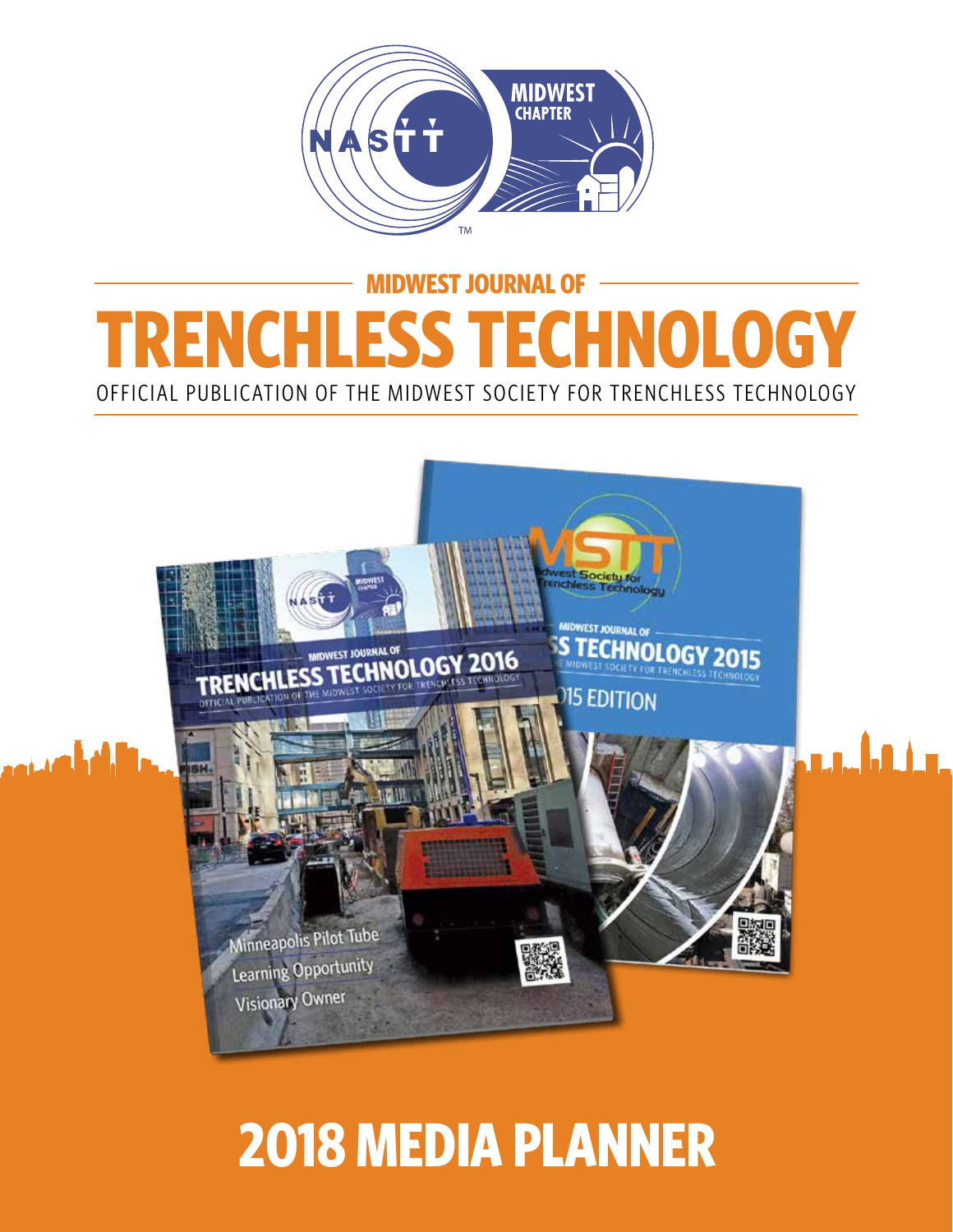# **MIDWEST JOURNAL OF TRENCHLESS TECHNOLOGY** OFFICIAL PUBLICATION OF THE MIDWEST SOCIETY FOR TRENCHLESS TECHNOLOGY

#### **Dear Trenchless Colleague:**

**MSTT**, the Midwest Chapter of NASTT (North American Society for Trenchless Technology), is the voice and industry representative promoting the usage and growth of trenchless construction applications in underground infrastructure projects throughout Illinois, Indiana, Iowa, Kentucky, Michigan, Minnesota, Missouri, Ohio and Wisconsin.

In order to grow and promote the **MSTT** Chapter, highlight the use and benefits of trenchless technology and liaison industry constituents (Contractors, Manufacturers, Engineers, Facility Managers, Public Works Departments and other ownership groups) throughout our region, we are pleased to announce the publishing of the *Midwest Journal of Trenchless Technology 2018*, the only magazine dedicated to trenchless construction in the Midwest. This is the sixth annual edition of our well regarded journal.

The *Midwest Journal of Trenchless Technology 2018*, is distributed free of charge to all **MSTT** members, potential members, industry constituents, local government officials and to other interested individuals and organizations including fellow NASTT Chapters across North America. Additional copies will be distributed at the 2018/2019 MSTT "Trenchless Technology, SSES and Buried Asset Management" seminars. It is also circulated at other key national and international events including all delegates at the **No-Dig Show 2019** in Rosemont, Illinois March 17 - 21.

Reaching the decision makers and purchasers in our business, important stakeholders and key officials, advertisements in the *Midwest Journal of Trenchless Technology 2018*, enhance your position within the industry, highlighting your company. Advertising in our magazine also helps promote education and development of trenchless technology for the public good, furthering growth of our industry, benefiting all.

Please consider using a portion of your marketing dollar to advertise in the *Midwest Journal of Trenchless Technology 2018*. By highlighting the activities of our **MSTT** Chapter members it demonstrates the cost savings, social and environmental benefits of utilizing trenchless construction techniques as the preferred methods for re-building infrastructure in our region. Thank you for your support.

Sincerely,

Leonard E. Jaguar Le.

**Leonard Ingram**, Executive Director Midwest Society for Trenchless Technology (MSTT) Cell (334) 327-7007 leonard@engconco.com

74 Q Bookut

**Jeffrey J. Boschert, P.E.**, MSTT President National Clay Pipe Institute, President Cell (314) 229-3789 jboschert@ncpi.org

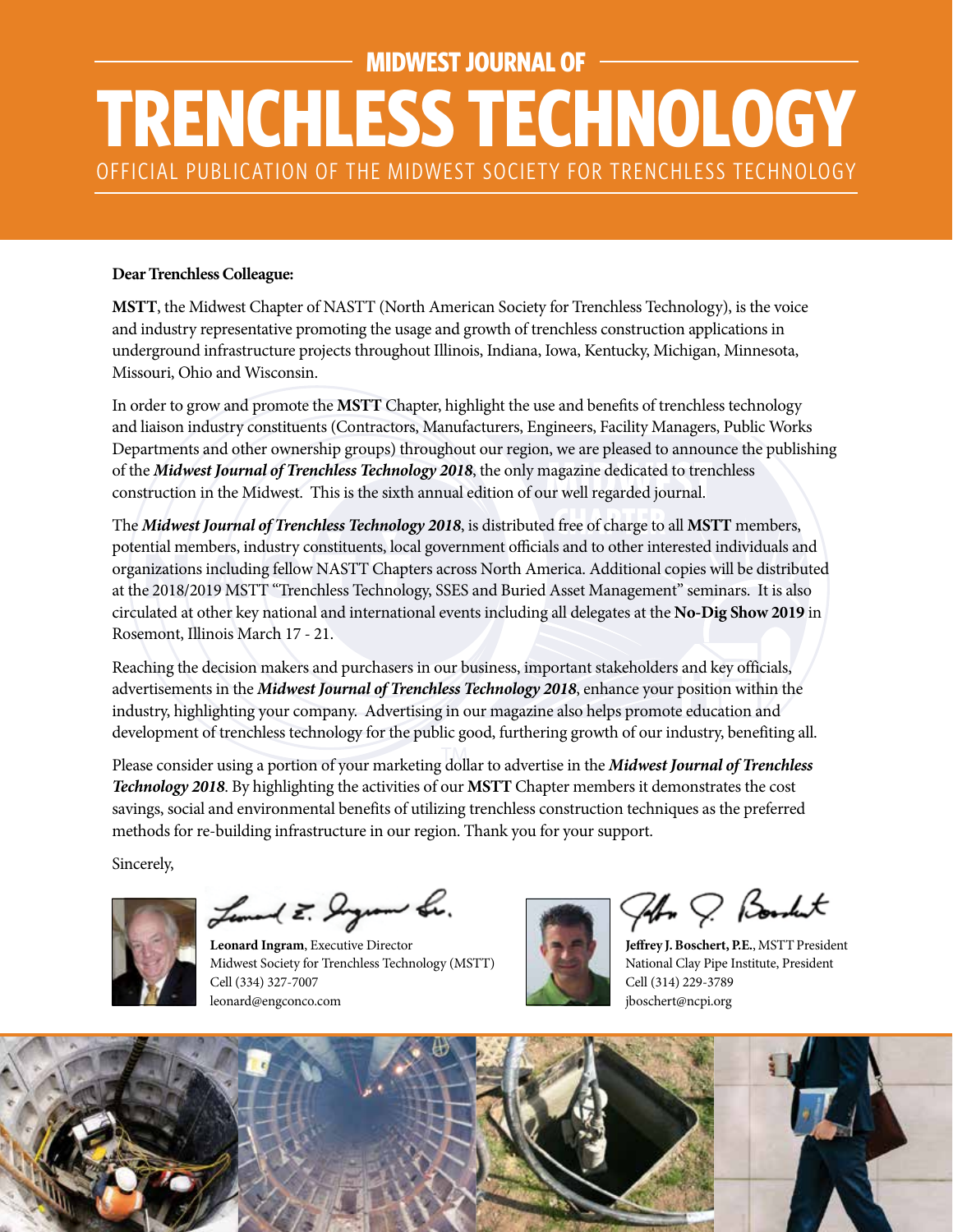#### **ILLINOIS | INDIANA | IOWA | KENTUCKY | MICHIGAN MINNESOTA | MISSOURI | OHIO | WISCONSIN**

والطالعة والماليون ووالأله وسنافا فافهم والعاشا فالعاملية فيستحدث ومعطف وأموان واللغامة

#### **MIDWEST JOURNAL OF TRENCHLESS TECHNOLOGY 2018**

The sixth annual **Midwest Journal of Trenchless Technology 2018** magazine celebrates MSTT member accomplishments and promotes growth and further use of trenchless technology across the Midwest. Featuring project reports on local trenchless construction projects underway or at completion, the magazine educates end users on the practical application, cost savings and environmental benefits of various trenchless methods.

أتلطف

Advertisements in the **Midwest Journal of Trenchless Technology 2018** directly reach underground infrastructure leadership, buyers and decision makers throughout the Midwestern states. Complementing the print edition, the digital magazine works on all platforms in an enhanced interactive pdf format linked to advertiser websites.

Advertise in the **Midwest Journal of Trenchless Technology** – promoting the growth of trenchless construction and engineering methods across the region.

#### **CONTENT**

- **• Cost savings**
- **• Reduced energy budgets**
- **• Environmental & social benefits**
- **• Regionally important projects**
- **• Local trenchless focus**
- **• Application of trenchless techniques**
- **• End user education**

#### **DISTRIBUTION**

- **• MSTT Chapter Members**
- **• Trenchless industry leadership**
- **• Engineers**
- **• Local government officials**
- **• Public Works & Utility End-users**
- **• Infrastructure Planning**
- **• MSTT SSES Buried Asset Management seminars**
- **• www.mstt.org & www.nastt.org**